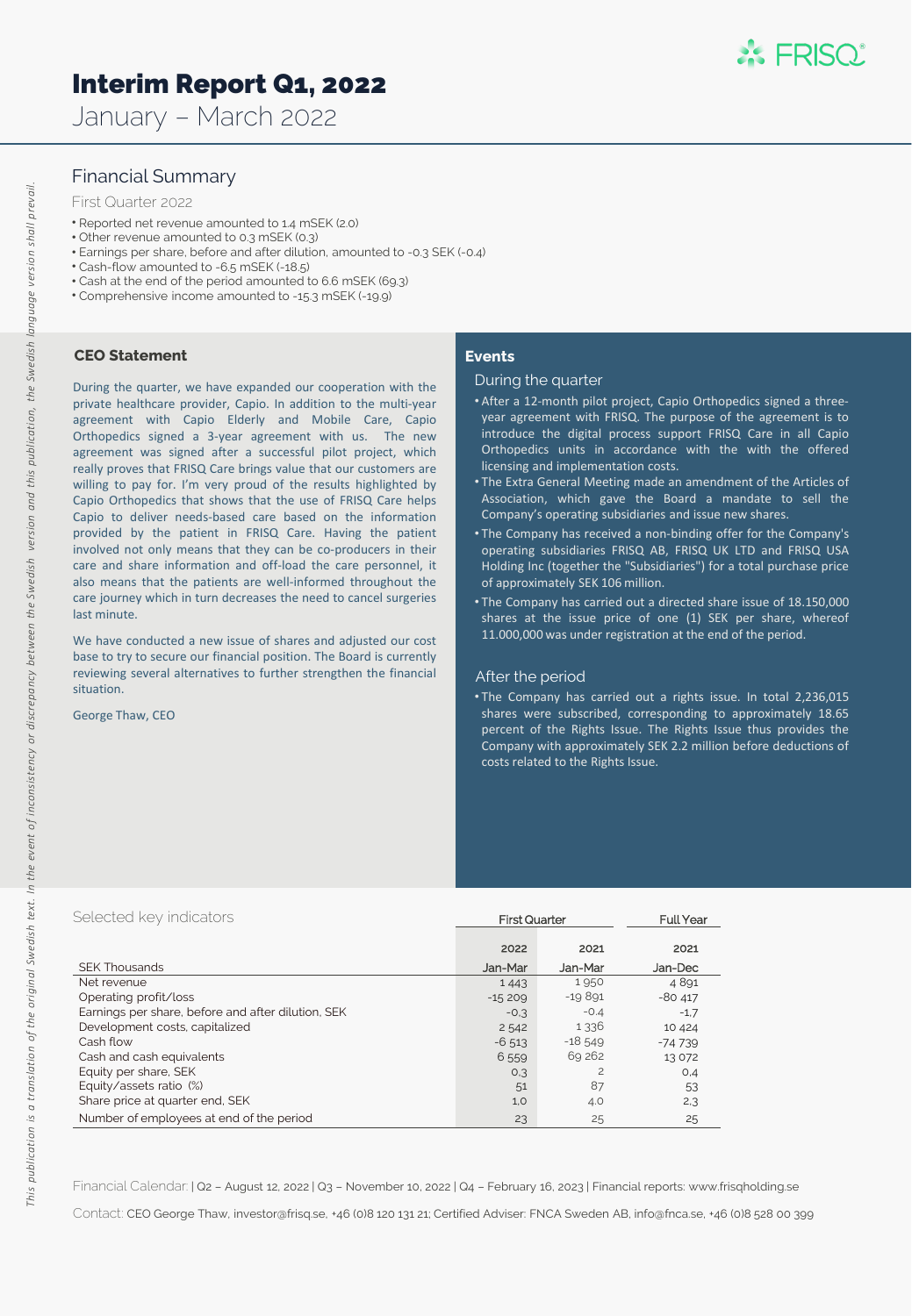

# Financial reporting – Consolidated

### Consolidated revenue and earnings. Q1

Consolidated net revenue for the quarter amounted to 1.4 mSEK (2.0). The revenue reported for the quarter includes a higher ratio of recurring license-based revenues than did the same quarter last year. However, the ongoing pandemic has slowed down sales and rollouts. Other revenue amounted to 0.3 mSEK (0.3) and relate primarily to private and EU-financed commercially based innovation projects.

Consolidated operational costs before depreciation and write-down are primarily driven by staff costs, development and operational expenditures, and amounted to -14.1 mSEK (-17.3), and is reported net including capitalized work on own account which amounted to 1.0 mSEK (0.8). The growth in expenditures, when excluding own work capitalized, is related to increased activities in product development and sales. Total depreciation and write-down of tangible and intangible asset amounted to 2.9 mSEK (4.9) Operating losses for the quarter amounted to -15.2 mSEK (-19.9). Net financial costs amounted to -0.1 mSEK (-0.0) and relate to interest costs for right-of-use assets. Tax loss carry forward amounted to mSEK 408,2 at the end of the reporting period. Comprehensive income amounted to -15.3 mSEK (-19.9). Investments, primarily development, amounted to 2.6 mSEK (1.3).

| Consolidated profit and loss in<br>summary             | <b>First Quarter</b> |                | <b>Full Year</b> |  |
|--------------------------------------------------------|----------------------|----------------|------------------|--|
|                                                        | 2022                 | 2021           | 2021             |  |
| <b>SFK thousands</b>                                   | Jan-Mar              | Jan-Mar        | Jan-Dec          |  |
| Net revenue                                            | 1443                 | 1950           | 4891             |  |
| Other operating income                                 | 341                  | 325            | 1596             |  |
| Other external costs                                   | $-8243$              | $-11846$       | $-43474$         |  |
| Staff costs                                            | $-6.909$             | $-6264$        | $-27006$         |  |
| Own work capitalized                                   | 1032                 | 813            | 3538             |  |
| Operational costs                                      | $-14120$             | $-17297$       | $-66942$         |  |
| Depreciation/write-down                                | $-2873$              | $-4869$        | $-19962$         |  |
| Total operating costs                                  | $-16993$             | $-22166$       | $-86904$         |  |
| EBIT                                                   | $-15209$             | $-19891$       | $-80417$         |  |
| Net financial income                                   | $-100$               | $\overline{4}$ | 31               |  |
| EBT                                                    | $-15309$             | -19887         | -80 386          |  |
| Tax                                                    | $\circ$              | $\circ$        | $\circ$          |  |
| <b>NET PROFIT</b>                                      | $-15309$             | $-19887$       | -80386           |  |
| Comprehensive income                                   |                      |                |                  |  |
| <b>Translation differences</b>                         | $\Omega$             | $\Omega$       | $\circ$          |  |
| COMPREHENSIVE INCOME                                   | $-15309$             | -19887         | -80386           |  |
| Earnings per share, before and after dilution<br>(SEK) | $-0.3$               | $-0.4$         | $-1,7$           |  |

# Financial position

The balance sheet reflects continued investments in the proprietary product that amounted to 15.2 mSEK (14,7) at the end of the period. The amount is not a reflection on future earnings expectations, but rather a reflection of the fact that the Company is fairly young and has adopted a conservative policy with low capitalization and high depreciation rates.

Cash balance at the end of the period was MSEK 6.6 mSEK (13,1). The new capital from the rights issue and the direct issue will finance the company until the end of June 2022. The company continue it's work to secure long-term financing.

| Consolidated Balance Sheet in                | 2022      | 2021      | 2021      |
|----------------------------------------------|-----------|-----------|-----------|
| summary                                      |           |           |           |
| SFK thousands                                | Mar. 31   | Mar. 31   | Dec. 31   |
| Capitalized development                      | 15 221    | 18 205    | 14729     |
| Tangible assets                              | 529       | 584       | 578       |
| Right-of-use assets                          | 8 2 8 6   | 2 3 4 5   | 9039      |
| <b>Total fixed assets</b>                    | 24036     | 21134     | 24 346    |
| Accounts receivable                          | 509       | 910       | 1259      |
| Other receivables                            | 2581      | 2483      | 2 1 4 6   |
| Cash in bank                                 | 6559      | 69 262    | 13 0 72   |
| <b>Total current assets</b>                  | 9649      | 72655     | 16477     |
| <b>TOTAL ASSETS</b>                          | 33685     | 93789     | 40823     |
| <b>Share Capital</b>                         | 2 3 9 8   | 2 3 9 8   | 2 3 9 8   |
| Share Capital under registration             | 550       | $\Omega$  | $\Omega$  |
| Other contributed capital                    | 492 637   | 492 403   | 492 637   |
| Other contributed capital under registration | 10 450    | $\Omega$  | $\Omega$  |
| Translation reserve                          | 5         | 5         | 5         |
| Accumulated profit/loss                      | $-488777$ | $-413042$ | $-473541$ |
| <b>Total equity</b>                          | 17263     | 81764     | 21499     |
| Leasing liability; long-term                 | 5 4 3 3   | $\Omega$  | 6 172     |
| Lease liability; short-term                  | 2903      | 2476      | 2867      |
| Accounts payable                             | 2585      | 4781      | 4236      |
| Other liabilities                            | 5501      | 4768      | 6049      |
| <b>Total current liabilities</b>             | 16422     | 12025     | 19324     |
| TOTAL EQUITY AND LIABILITIES                 | 33685     | 93789     | 40823     |

| Change in Equity in summary | <b>First Quarter</b> |          | <b>Full Year</b> |  |
|-----------------------------|----------------------|----------|------------------|--|
|                             | 2022                 | 2021     | 2021             |  |
| SEK thousands               | Jan-Mar              | Jan-Mar  | Jan-Dec          |  |
| Opening balance             | 21499                | 101639   | 101639           |  |
| Net Profit                  | $-15,309$            | $-19887$ | $-80,386$        |  |
| Warrant premium             | 73                   | 131      | 365              |  |
| New Issue <sup>1)</sup>     | 11 000               | $-119$   | $-119$           |  |
| <b>Closing Balance</b>      | 17263                | 81764    | 21499            |  |

<sup>1)</sup> New issues in quarter: no new issue was conducted during the quarter, but 119 tSEK relates to the new<br>issue conducted in November, 2020 and registered in January, 2021.<br>Rights issue O1, 2020: 74 622 Tkr reduced with r

Total issues in year: 153 329 tSEK reduced with related costs of 10,801 tSEK.

# Cash flow

QUARTER: Cash flow from **operating activities** amounted to -14.2 mSEK (-16.3) as a result of investments in product development in combination with limited revenues. Cash flow amounted to -6.5 mSEK (- 18.5). Investment amounted to -2.6 mSEK (-1.3) related primarily to capitalized development. Financing amounted to 10.3 mSEK (-0.9), included the rights issue.

| Cash flow in summary        |          | <b>First Quarter</b> |           |
|-----------------------------|----------|----------------------|-----------|
|                             | 2022     | 2021                 | 2021      |
| SFK thousands               | Jan-Mar  | Jan-Mar              | Jan-Dec   |
| Earnings before taxes       | $-15309$ | $-19887$             | $-80,386$ |
| Depreciation/write-down     | 2873     | 4869                 | 19 962    |
| Other non-cash items        | 73       | 131                  | 365       |
| Change in working capital   | $-1884$  | $-1402$              | $-678$    |
| Cash flow from              |          |                      |           |
| Operating activities        | $-14247$ | $-16289$             | -60 737   |
| Investment activities       | $-2563$  | -1336                | -10 602   |
| Financing activities        | 10 297   | $-924$               | $-3400$   |
| Cash flow for the period    | $-6513$  | $-18549$             | $-74739$  |
| Cash at beginning of period | 13 0 72  | 87811                | 87811     |
| Cash at close of period     | 6559     | 69262                | 13072     |